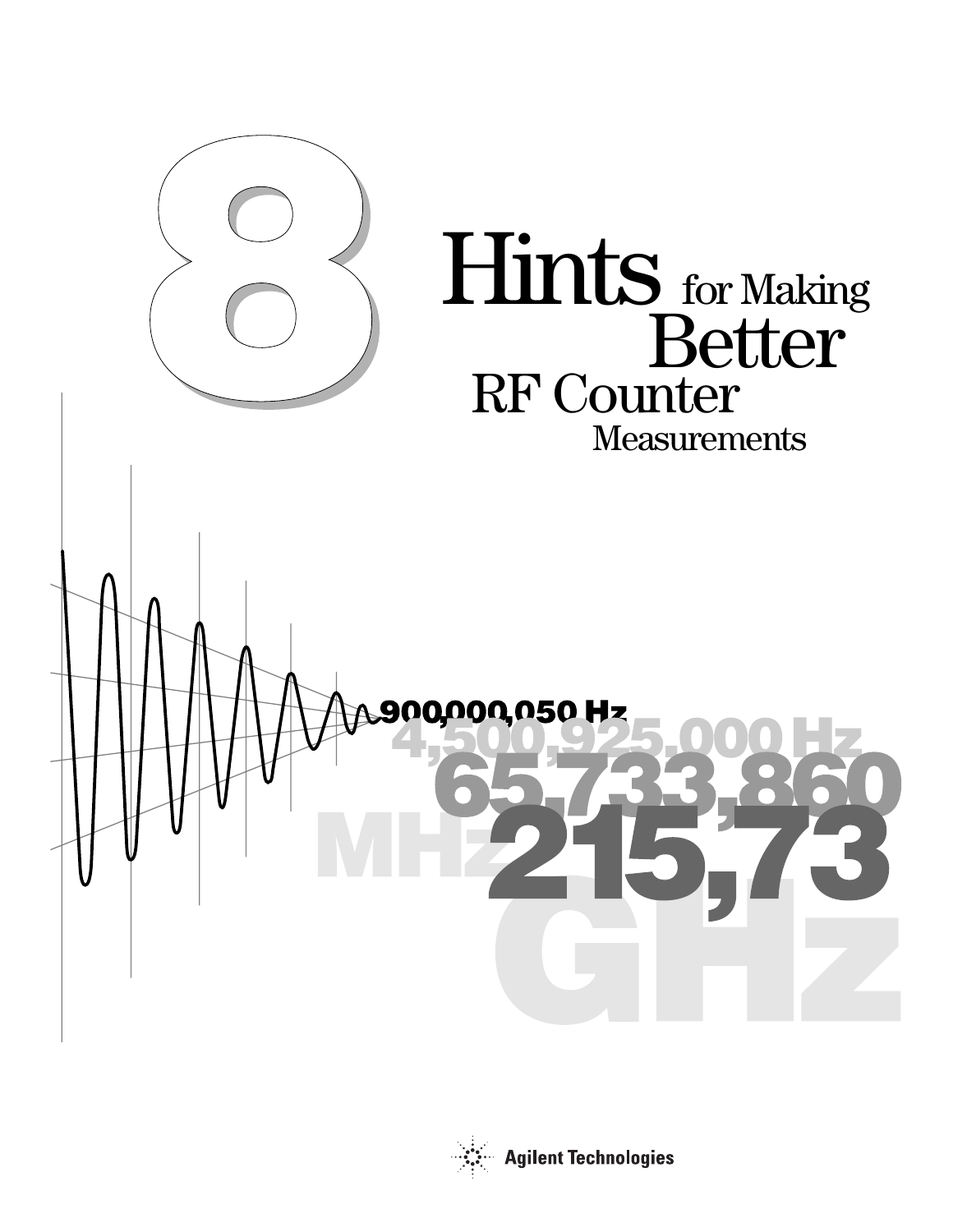### **The not-so-simple world of RF counters**

At first glance, an electronic counter seems like a fairly simple instrument. You connect a signal to the input, and a digital readout tells you the frequency or some other parameter.

While we'd like to say that counters are a plug-in-and-go sort of instrument, the technical realities of quartz-crystal timebases demand some care and attention on your part. The counter, its timebase options, your signal, and the way you set up the measurement all affect the quality of the results. In fact, so many factors play into the equation that the accuracy specification for a good counter is literally that—an equation.

The good news is that a little attention goes a long way toward better measurements, and these eight hints are a great place to start.

### **Selecting the right counter for the job**

Selecting a counter is the first bit of confusion to clear up, since an array of related products perform a variety of counting jobs at various frequencies:

- •**Universal counters.** Both frequency and time interval measurements, as well as a number of related parameters.
- •**RF frequency counters.** Precise frequency measurements, up to 3 GHz and beyond.
- •**Microwave frequency counters.** Precise frequency measurements, up to 40 GHz and beyond.
- •**Time interval analyzers.** Optimized for precision time interval measurements.
- •**Modulation domain analyzers.** Designed to show modulation quantities, such as frequency versus time, phase versus time, and time interval versus time.

This brochure focuses on RF frequency counters. For information on other counters and signal analyzers, please contact Agilent, your local Agilent Technologies sales office, or the Agilent website at **www.agilent.com/find/gp**

### **Contents**

**Hint 1:** Understand the effects of counter architecture

**Hint 2:** Recognize the difference between resolution and accuracy

**Hint 3:** Schedule calibration to match performance demands

**Hint 4:** Choose the most appropriate timebase

**Hint 5:** Adjust sensitivity to avoid noise triggering

**Hint 6:** Configure your counter for low- frequency measurements

**Hint 7:** Smooth out jumpy displays

**Hint 8:** Use statistics to characterize signals

### **A hint about reading these hints**

We suggest you read these hints in order from Hint 1 to Hint 8 because they start with the most general concepts and proceed to increasingly specific techniques.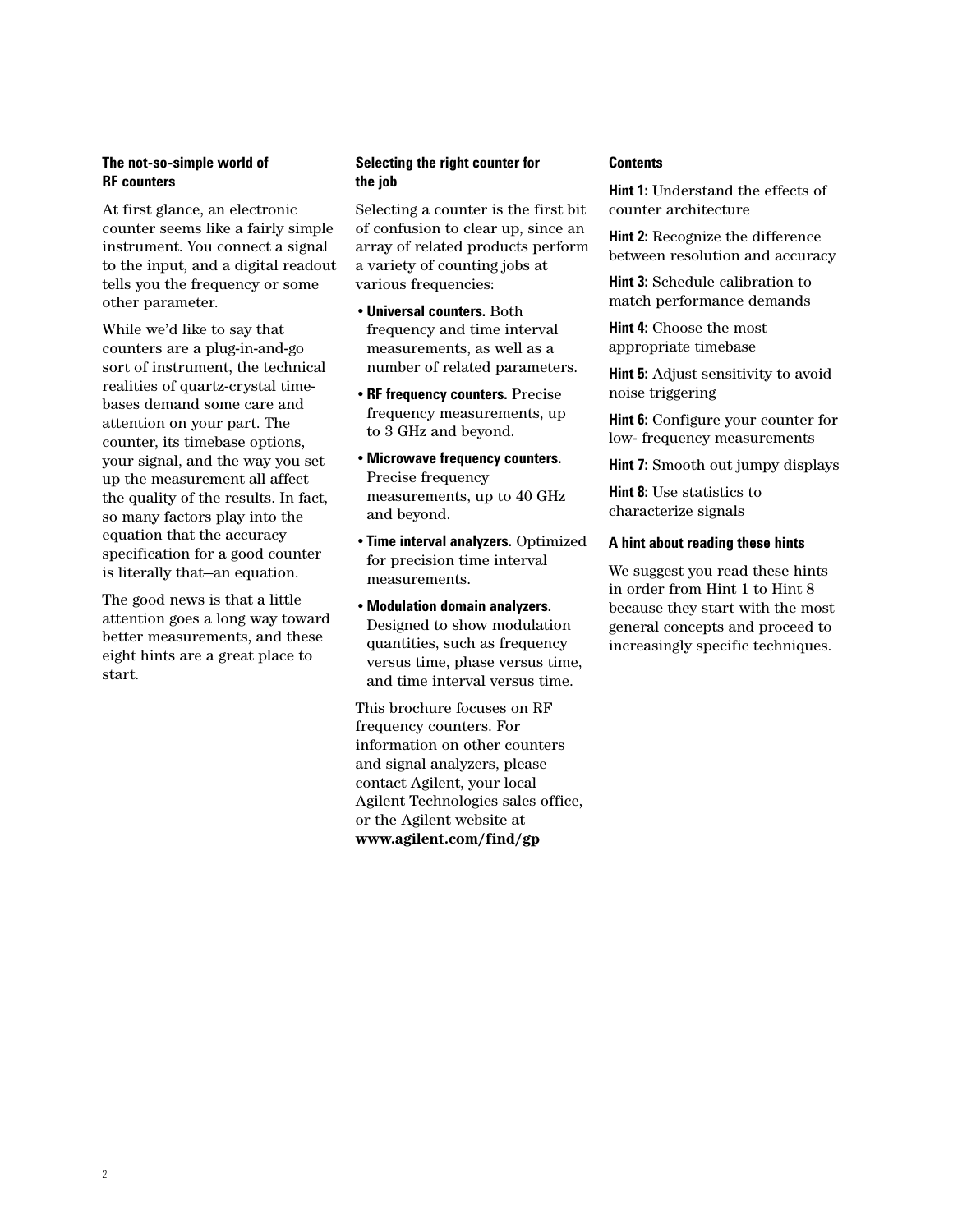## **Understand the effects of counter architecture**

RF counters fall into two basic categories: direct counting and reciprocal counting. Understanding the effects of the two difference approaches will help you choose the correct counter and use it correctly.

Direct counters simply count the number of times the input signal crosses zero during a specific gate time. The resulting count is sent directly to the counter's readout for display.

This method is simple and inexpensive, but it means that the direct counter's resolution is fixed in Hertz. For example, with a 1 second gate time, the lowest frequency the counter can detect is 1 Hz (since 1 zero crossing in 1 second is 1 Hz, by definition). Thus, if you are measuring a 10 Hz signal, the best resolution you can expect for a 1 second gate time is 1 Hz, or 2 digits in the display. For a 1 kHz signal and a 1 second gate, you get 4 digits. For a 100 kHz signal, 6 digits, and so on. Figure 1 illustrates this relationship. It is also interesting to note that a direct counter's gate times are selectable only as multiples and sub-multiples of 1 second, which could limit your measurement flexibility.

Reciprocal counters, in contrast, measure the input signal's period, then reciprocate it to get frequency. Thanks to the measurement architecture involved, the resulting resolution is fixed in the number of digits displayed (not Hertz) for a given gate time. In other words, a reciprocal counter will always display the same number of digits of resolution regardless of the input frequency (Figure 2). Note that you'll see the resolution of a reciprocal counter specified in terms of the number of digits for a particular gate time, such as "10 digits per second."





**Figure 1. The number of digits displayed by a direct counter versus frequency (for a 1 second gate time).**



**Figure 2. For the same gate time, a reciprocal counter's resolution is constant for all frequencies (the counter shown has a resolution spec of 10 digits/second).**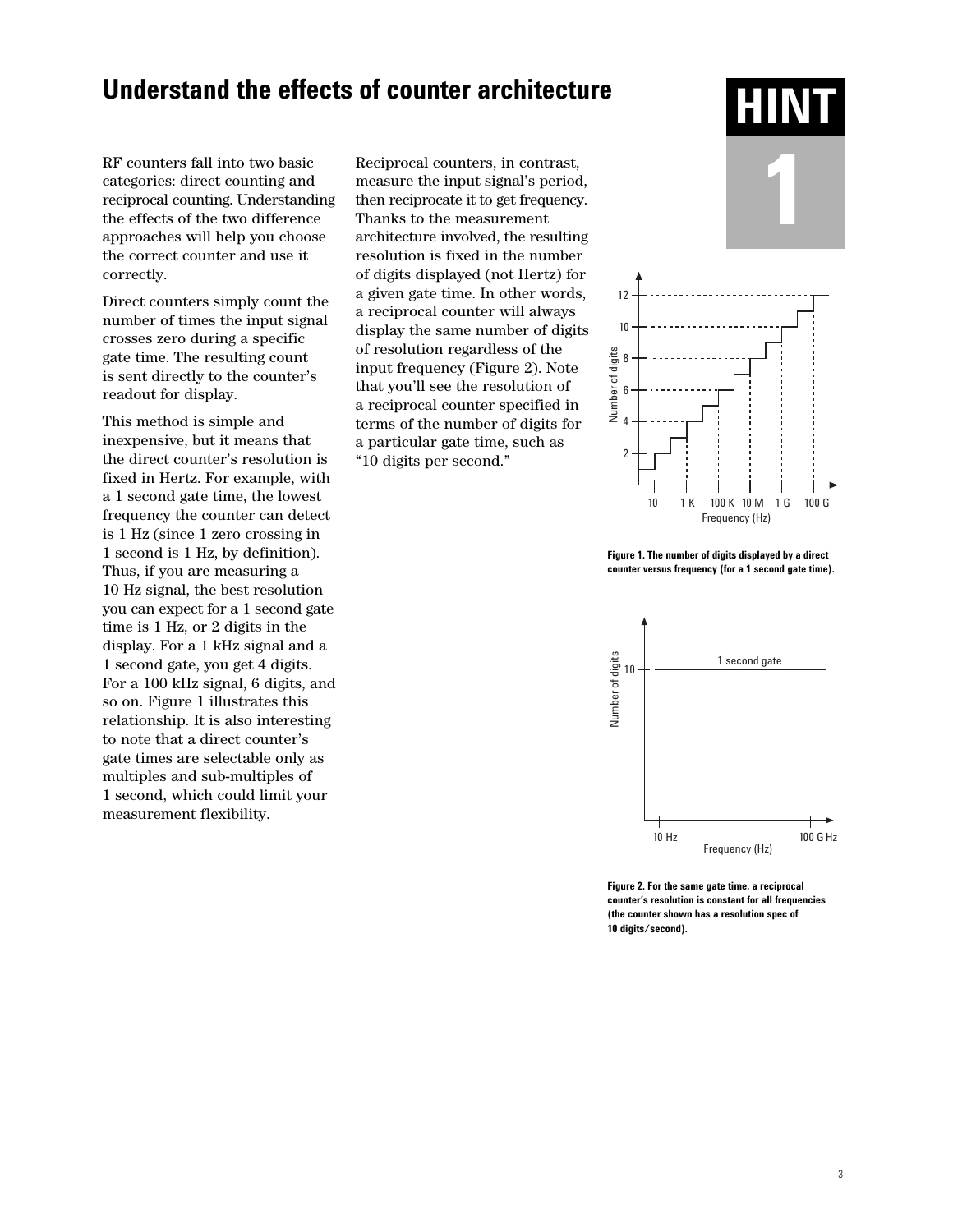Using the counter industry's benchmark of a 1 second gate time, Figure 3 compares the resolution of direct and reciprocal counters. You can see that the reciprocal counter has a considerable advantage over the direct counter in the lower frequencies. As an example, at 1 kHz, a direct counter gives a resolution of 1 Hz (4 digits). A 10 digit/second reciprocal counter gives a resolution of  $1 \mu$ Hz (10 digits).

Even if you don't need micro-Hertz resolution, the reciprocal counter still offers a significant speed advantage: the reciprocal counter will give 1 mHz resolution in 1 ms, while a direct counter needs a full second to give you just 1 Hz resolution (Figure 4). Reciprocal counters also offer continuously adjustable gate times (not just decade steps), so you can get the resolution you need in the minimum amount of time.

The choice comes down to cost versus performance. If your resolution requirements are flexible and you aren't too concerned with speed, a direct counter can be an economical choice. For fast, high-resolution measurements, though, a reciprocal counter is the way to go.

You can figure out whether a counter is direct or reciprocal simply by looking at the frequency resolution specification. If it specifies resolution in Hertz, it's a direct counter. If it specifies resolution in digits-per-second, it's a reciprocal counter.



**Figure 3. Comparing resolution for direct and reciprocal counters (for a 1 second gate time).**



**Figure 4. Here are the gate times needed to yield various resolutions with a 10 digits/second reciprocal counter.**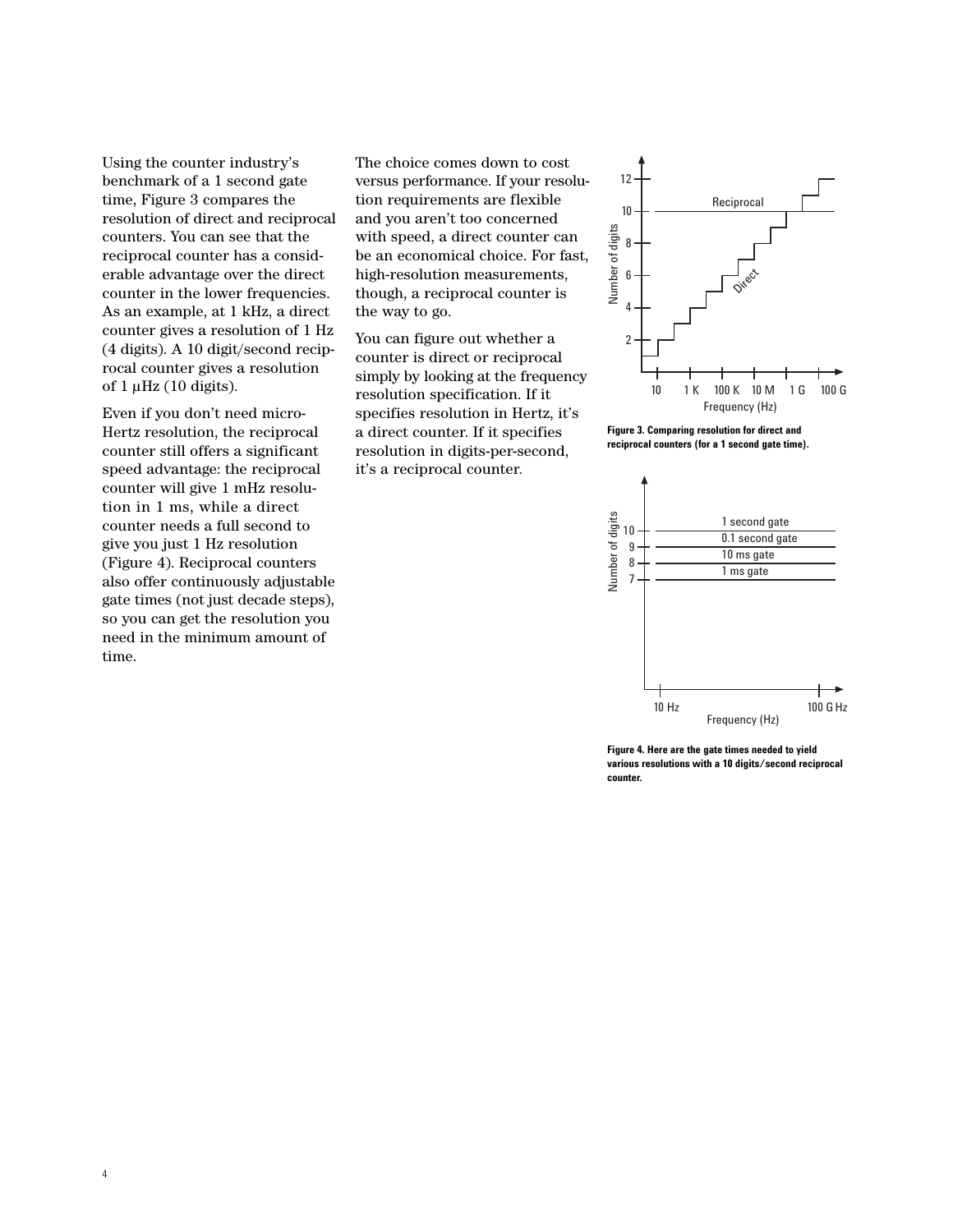# **Recognize the difference between resolution and accuracy**

Wow, look at all those digits. Must be an incredibly accurate measurement.

Well, not necessarily. Equating resolution with accuracy is a common mistake They are related, but they are distinctly different concepts.

Resolution can be defined as the counter's ability to distinguish closely spaced frequencies (Figure 5). All other things being equal (such as measurement time and product cost), more digits are better—but the digits you see on the display need to be supported by accuracy. Digits can be deceptive when other errors push the counter's resolving ability away from the actual frequency. In other words, it's possible for a counter to give you a very precise reading of an incorrect frequency.

True measurement accuracy is a function of both random and systematic errors. Random errors, which are the source of these resolution uncertainties, include quantization error (the uncertainty surrounding the final count in the gate time window), trigger error (such as triggering on noise spikes), and short-term instabilities in the timebase. Systematic errors are biases in the measurement system that push its readings away from the actual frequency of the signal.

This group includes effects on the timebase crystal, such as aging, temperature and line voltage variations.

Compare the two counters in Figure 6. Counter A has good resolution but a serious bias error, so its displayed result in most cases will be less accurate than those of Counter B, which has poorer resolution but a smaller systematic bias error.

To paraphrase the mathematician John Tukey, it's far better to have an approximate answer to the right question than a precise answer to the wrong question. As you'll see in Hint #3, this is why calibrating your counter to match your accuracy needs is so important.



**Figure 5. Resolution is the ability to distinguish closely spaced frequencies. However, resolution by itself is no guarantee of accuracy.**

 $f_1$   $f_2$ 



**Figure 6. Simplified view of resolution vs. accuracy. Systematic errors related to the timebase "push" the displayed frequency away from the actual frequency. The random errors create a range of frequencies inside of which the counter can't distinguish different signals.**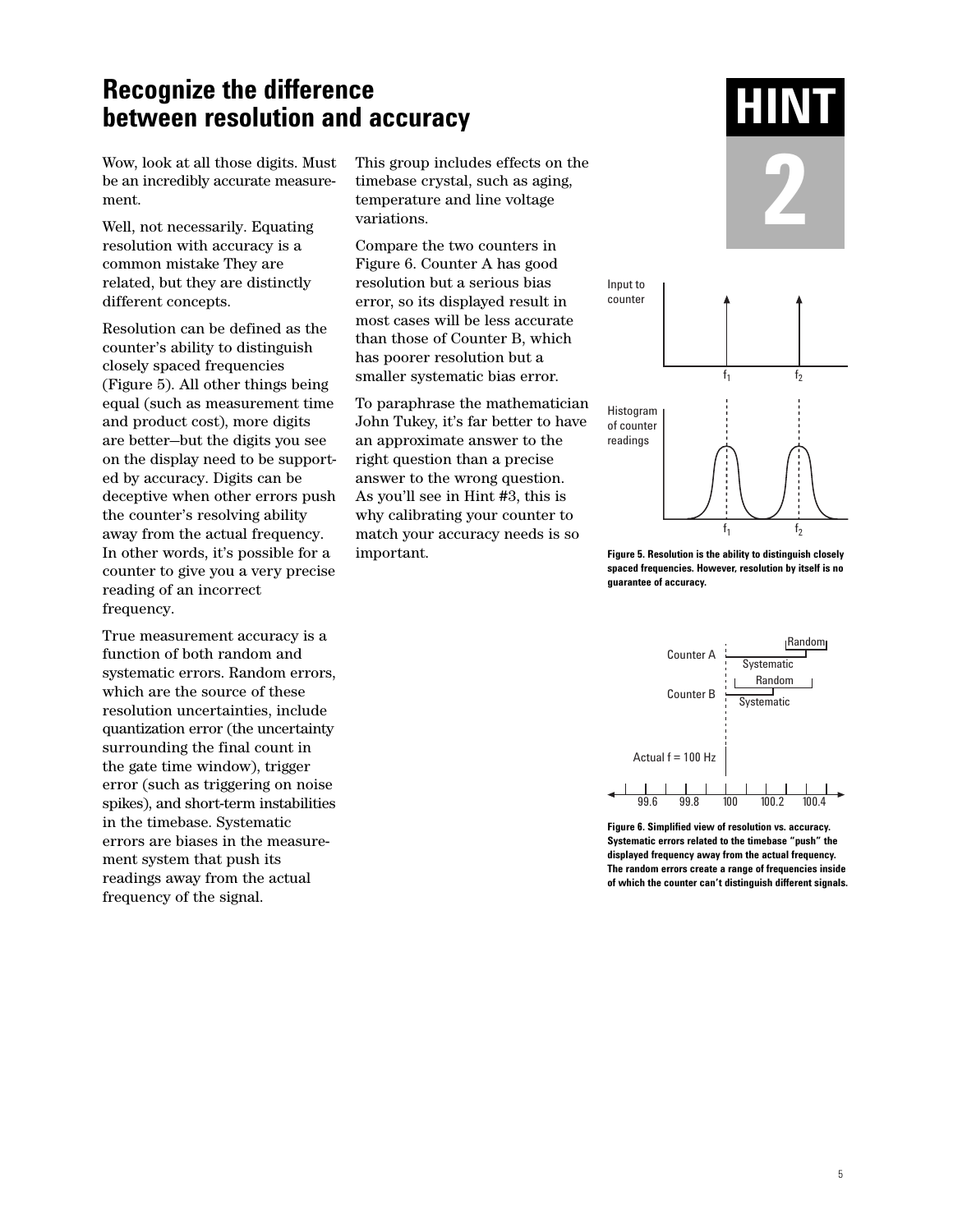

**Figure 7. Calibration compensates for the effects of crystal aging, which affects the crystal's long-term stability. In this example, the aging rate is 4 x 10-8 per day. (The short-term deviations are the result of phase noise and other factors.)**

# **Schedule calibration to HINT match performance demands**

How often do you need to calibrate your counter?

The most precise, accurate answer is "it depends." It depends on what kind of timebase you have in your counter, the conditions the counter will be subjected to during the measurement, and, most importantly, how much accuracy you need from the measurement.

To understand why calibration is not a simple issue, you have to step back and consider the nature of counter accuracy in general. The quality of the answer you see on the display depends on four groups of factors:

1. Time-invariant performance factors related to the counter itself, such as the temperature stability of the counter's timebase (more on this in Hint 4)

2. Time-variant performance factors related to the counter itself, such as the aging rate of the crystal timebase

3. The nature of your signal, such as the presence of noise

4. Setup choices you make, such as gate time

This list explains why, when you try to look up the accuracy specification in the counter's data sheet, you see a rather complicated formula instead of a single, simple number. Let's focus on item #2, which is where calibration comes into play.

In spite of the fact that counters are electronic instruments measuring electrical signals, the quartz crystal that is the heart of every counter's timebase is essentially a mechanical device. As a mechanical device, the crystal is vulnerable to physical disturbances that can change the frequency at which it vibrates, which in turn affects the counter's accuracy. The cumulative effect of these various disturbances is known as *crystal aging*, and it is this aging that you are compensating for when you calibrate the counter (Figure 7).

From a user's perspective, the details aren't terribly important, but it is definitely important to know that crystal aging occurs. The good news is that aging is fairly easy to predict and even easier to compensate for through calibration.

Now that the role of crystal aging is clear, you can find out if you need to calibrate by looking at the aging rate specification in your counter's data sheet. Let's say the rate is  $4 \times 10^8$  per day. If it's been 300 days since calibration, aging will add a timebase error of  $1.2 \times 10^{-5}$  into the overall accuracy calculation. If this uncertainty  $(\pm 12 \text{ Hz on a})$ 1 MHz signal), plus the other uncertainties inherent in counter measurements, is acceptable for your measurements, you don't need to calibrate. Otherwise, you need to calibrate. There, it wasn't that complicated after all (but keep in mind that aging is only one of several factors that affect overall accuracy).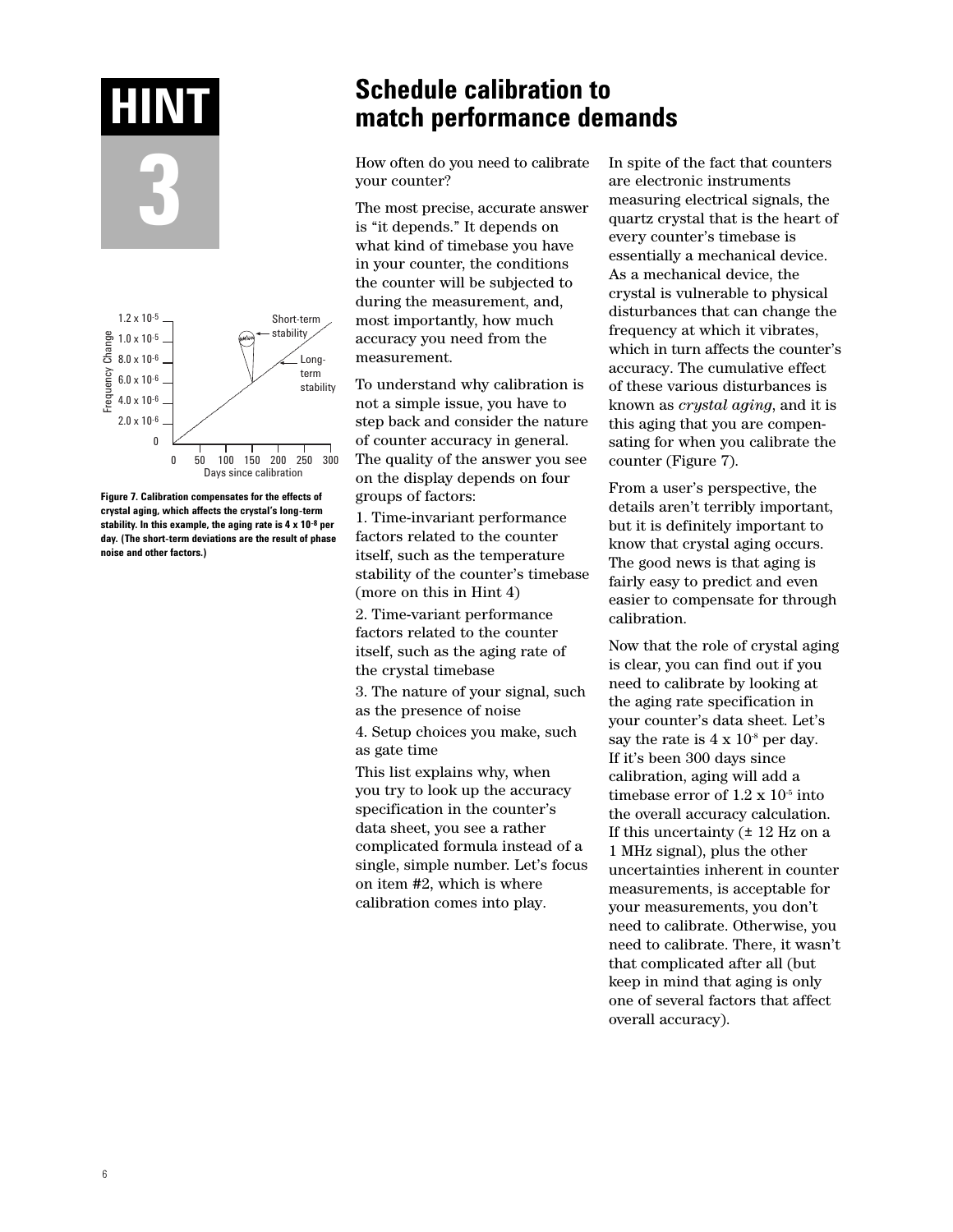## **Choose the most appropriate timebase**

Measurement accuracy in frequency counters begins with the timebase because it establishes the reference against which your input signal is measured. The better the timebase, the better your measurements can be. (Notice the "can be" part here; you still have to calibrate and take care of your counter to maximize performance.)

The frequency at which quartz crystals vibrate is heavily influenced by ambient temperature, and time-base technologies fall into three categories based on the way they address this thermal behavior:

- •**Standard.** A standard or "room temperature" timebase doesn't employ any kind of temperature compensation or control. While this has the advantage of being inexpensive, it also allows the largest frequency errors. The curve in Figure 8 shows the thermal behavior of a typical crystal. As the ambient temperature varies, the frequency output can change by 5 parts per million (ppm) or more. This works out to ± 5 Hz on a 1 MHz signal, so it can be a significant factor in your measurements.
- •**Temperature-compensated.** One way to deal with the crystal's thermal variation is to make sure that the other electronic components in the oscillator circuits have complementary thermal responses. This approach can stabilize the thermal behavior enough to reduce timebase errors to around 1 ppm (± 1 Hz on a 1 MHz signal).

•**Oven-controlled.** The most effective way to stabilize the oscillator output is to simply take the crystal off this thermal roller coaster. Counter designers do this by isolating the crystal in an oven that holds its temperature at a specific point in the thermal response curve (Figure 8). The result is much better timebase stability, with typical errors as small as 0.0025 ppm (± 0.0025 Hz on a 1 MHz signal).

There is more to this story than just temperature-related accuracy, however. Oven-controlled timebases also help with the effects of crystal aging, which means you don't have to take your counter out of service for calibration as often. For example, the permonth aging rate of a standard Agilent 53181A RF counter is  $< 0.3$  ppm ( $\pm 0.3$  Hz on a 1 MHz signal). The optional highstability oven reduces this to  $< 0.015$  ppm ( $\pm 0.015$  Hz on a 1 MHz signal) per month. In other words, the standard timebase ages 20 times faster than the high-stability model, and will therefore require calibration more frequently to maintain your required measurement accuracy (see Hint 3).





**Figure 8. The frequency output of an unprotected crystal can vary widely in response to ambient temperature. Putting the crystal in a controlled thermal environment (an oven) helps maintain a stable output frequency.**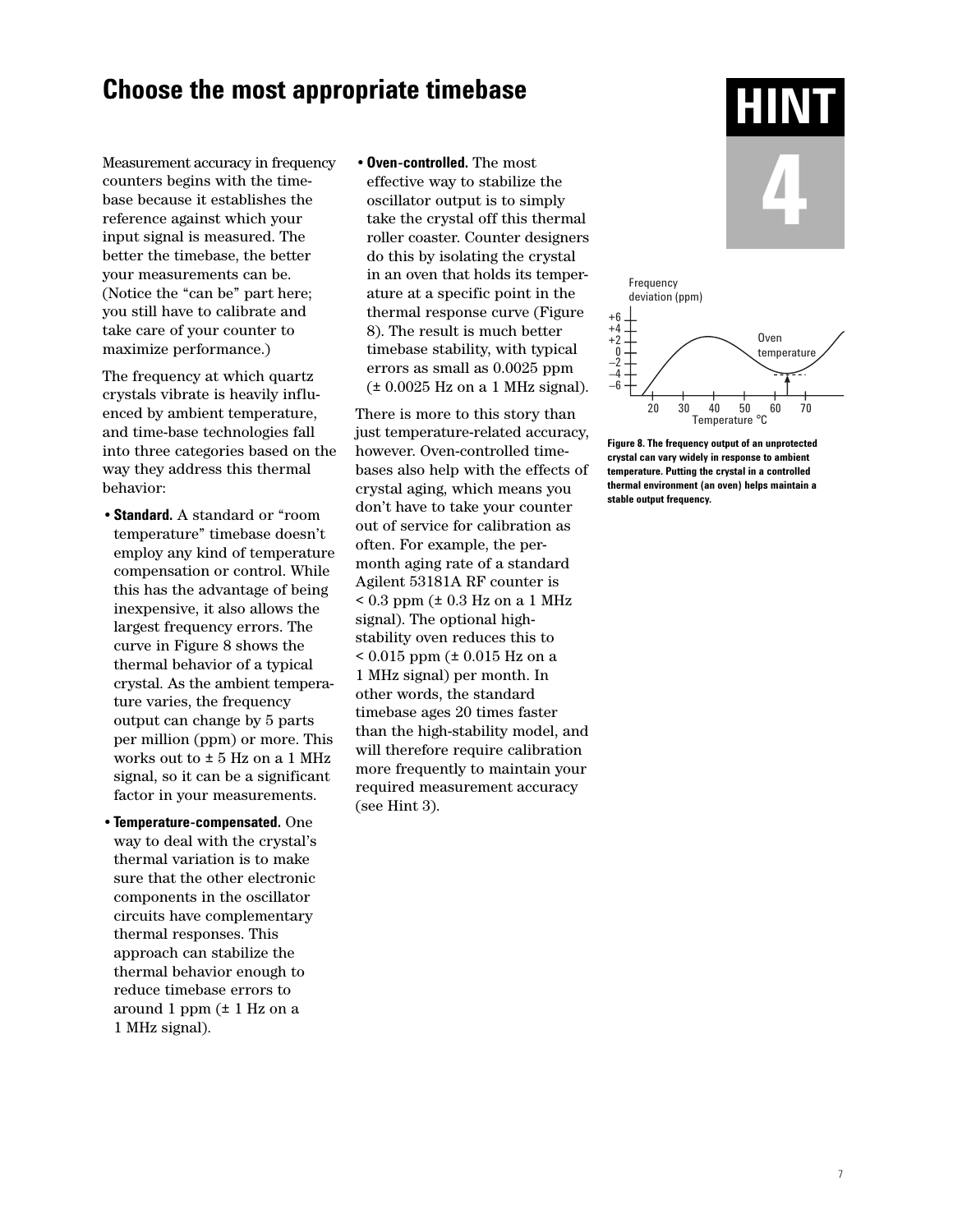

**Figure 9. The two small peaks (spurious signals in this case) generate unwanted triggers at point 1 and point 3 because the trigger band is set too narrow.**



**Figure 10. Lowering the trigger sensitivity by expanding the trigger band produces the desired count.**

# **Adjust sensitivity to avoid noise triggering**

The good news is that highquality counters are broadband instruments with sensitive input circuits. That's also the bad news.

To a counter, all signals basically look the same. Sine waves, square waves, harmonics, random noise—they all just look like a series of zero crossings as far as the counter is concerned. A counter figures out the signal's frequency by triggering on these zero crossings to measure frequency. If your signal is clean and uncluttered, the process works quite well. Noisy signals, however, can trick the counter into triggering on spurious zero crossings. When this happens, the counter doesn't count what you think it's counting.

Fortunately, all good counters offer a way around this problem. First, they require the signal to pass through both lower and upper hysteresis thresholds before they register a zero crossing. The gap between these two levels is called *trigger sensitivity*, the *hysteresis band*, the *trigger band* or something similar.

Second, good counters let you adjust this band to minimize unwanted triggering. Figure 9 shows a signal with some spurious components that are causing trouble with the count. The trigger band is fairly narrow, so both the unwanted noise (at points 1 and 3) and the real signal (at points 2 and 4) cause the counter to trigger. What is really just two cycles of the signal get counted as four.

By adjusting the trigger band to make the counter less sensitive, you can avoid these spurious triggers. In Figure 10, the trigger band is wide enough (which is to say the sensitivity is low enough) that the spurs don't get counted as zero crossings. The counter registers two valid zero crossings and goes on to compute the appropriate frequency.

If you think your signal might have some noise problems, try switching your counter into lowsensitivity mode. If the displayed frequency changes, chances are you were triggering on noise.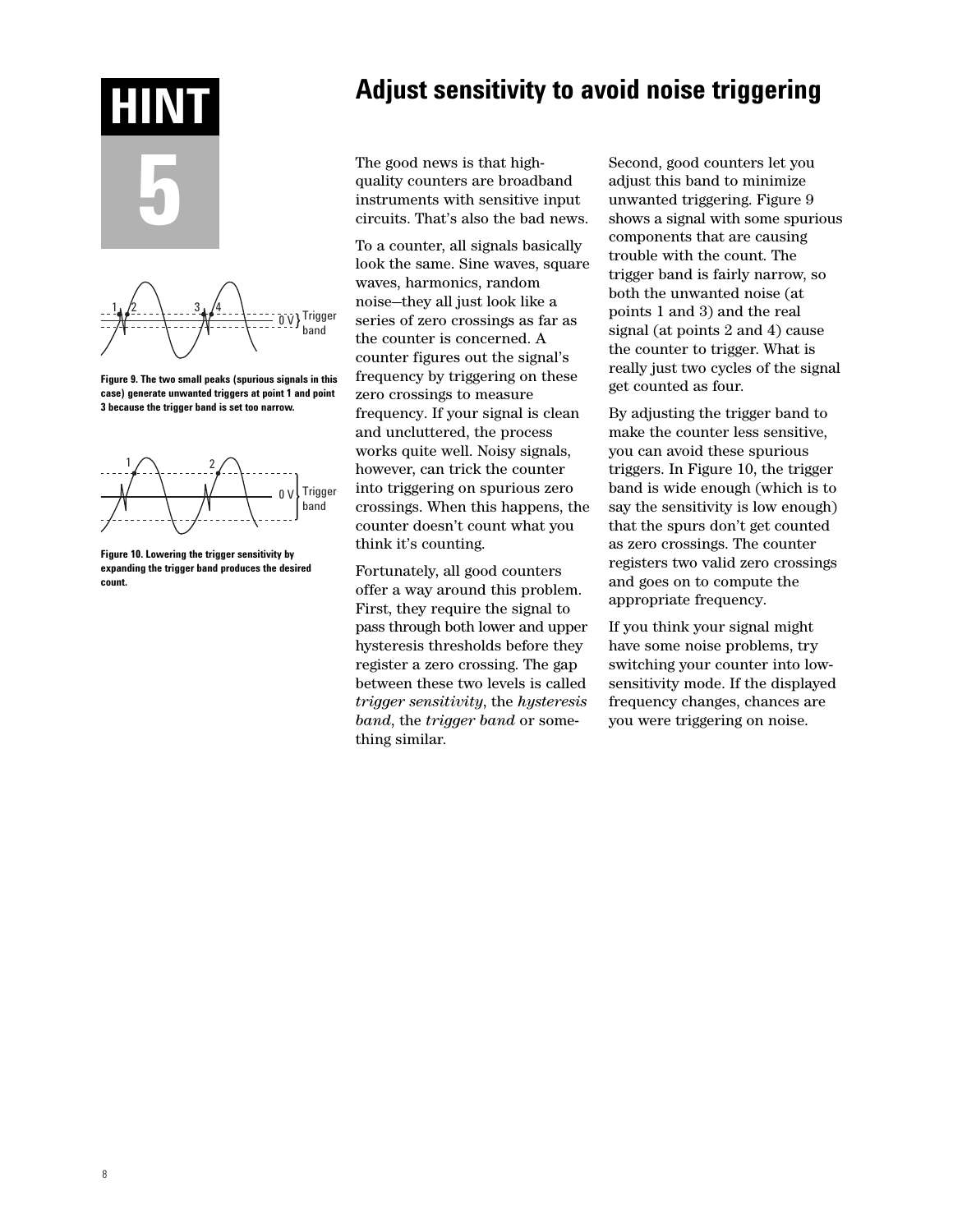# **Configure your counter for low-frequency measurements HINT**

Hint 5 discussed the problem of triggering on unwanted components in your signal. This problem can be even more acute with lowfrequency signals (roughly 100 Hz and below), since the chance of spurious triggering on irrelevant high-frequency components is that much greater. In addition, the signal's slew rate affects trigger accuracy; the lower the slew rate, the more chance there is for error.

Here are three quick steps you can take to help improve the quality of counter measurements on low-frequency signals.

### **Invoke the counter's low-pass filter**

Assuming your counter has one, use the low-pass filter. The Agilent 53181A RF counter, for instance, has a 100 kHz low-pass filter that you can switch into the signal path. This reduces the chance of triggering on harmonics and high-frequency noise.

### **Use manual triggering**

When a counter is set to use auto triggering, it estimates the peakto-peak level of the signal and computes the midpoint to establish a trigger level. This approach generally leads to good results but can cause trouble on low-frequency signals. The problem is that the auto trigger algorithm can take less time than the signal takes to transition between its minimum and maximum values. As a result, the auto trigger can wind up following the signal level up and down, rather than setting a single trigger level based on a consistent estimate of the minimum and maximum values. The solution is to turn off auto trigger and set the trigger level manually.

### **Use dc coupling**

Many counters offer a choice between ac and dc coupling on their primary input channel. This setting works the same way on a counter as it does on an oscilloscope: ac coupling removes any dc offset from the signal, whereas dc coupling admits the entire signal, offset and all. The trouble with ac coupling is that it also attenuates lower frequencies. In fact, your counter's performance probably isn't even specified below a certain frequency when ac coupling is used. To ensure better results all the way down to fractions of a Hertz, use dc coupling instead.

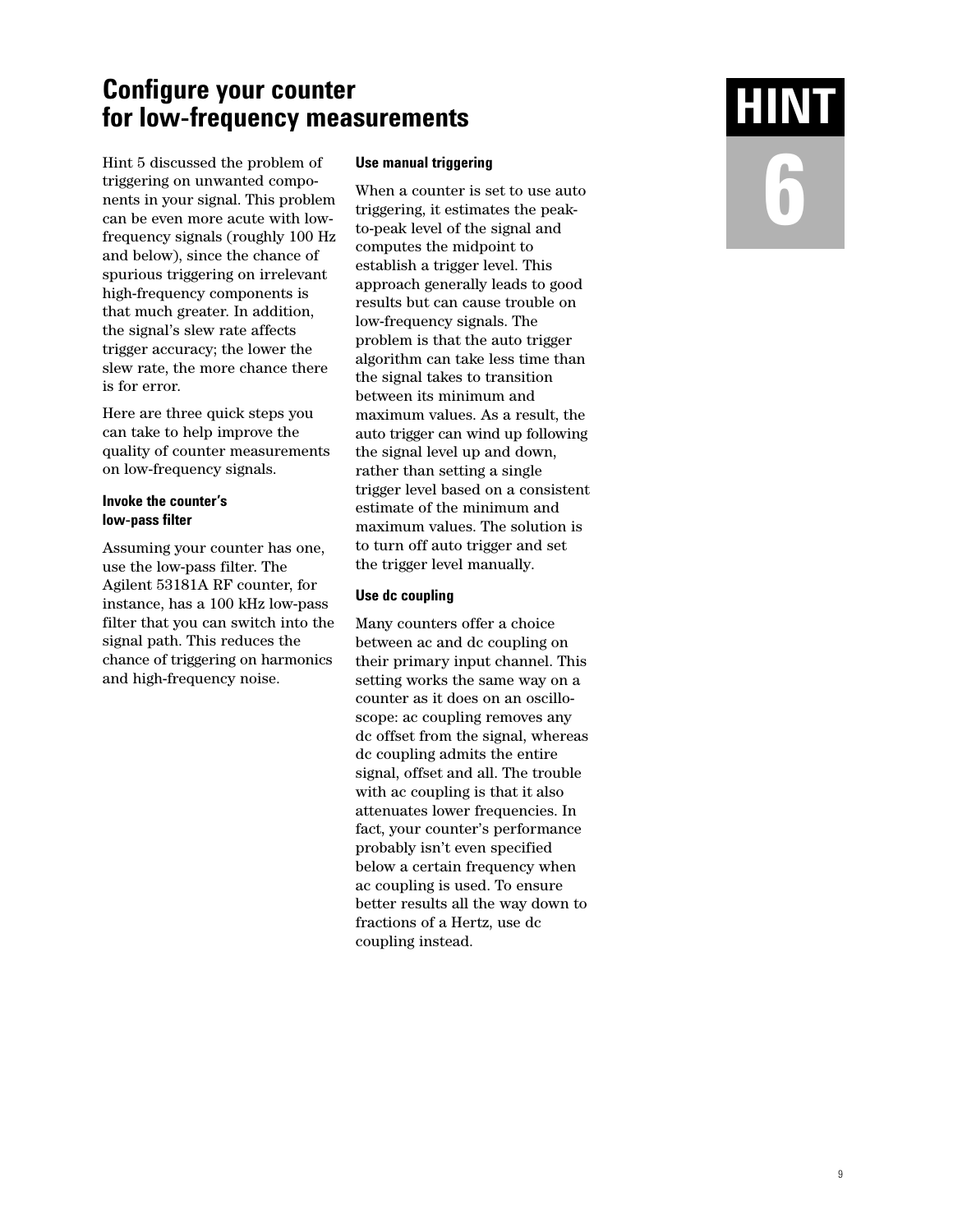

# **Smooth out jumpy displays HINT**

A jumpy display, where the last several digits fluctuate rapidly, can be a challenge if you're trying to adjust a circuit in real time or perform some other task based on the counter's display. Depending on your counter's capabilities, you have several options for taming these unruly digits.

- •**Reduce the number of displayed digits.** The first option is simply to reduce the number of digits displayed using the "Fewer Digits" button or whatever that function is called on your counter. While this can quiet the display, it might hide information you need to make decisions about circuit behavior. Note this is strictly a display function that doesn't have any effect on the actual measurement.
- •**Use limit testing.** Another possibility is to use limit testing with a visual indicator, if you just need to know whether the signal is within a certain band of frequencies. The catch here, of course, is that your counter needs to have this feature before you can use it.
- •**Use signal averaging.** Averaging (labeled "mean" on many counters) is a good option to consider any time your signal is jumping around. Unlike simply reducing the number of displayed digits, of course, averaging actually improves the quality of your measurements. By reducing the effects of random variations in the signal, it reduces the number of display changes.

**HINT 8**

# **Use statistics to characterize signals**

A good counter can do more for you than simply count. Built-in statistical functions help characterize signals and identify trends, two tasks you'd have to perform on a PC otherwise. A basic set of statistical functions includes arithmetic mean, minimum, maximum, and standard deviation.

For example, a wandering carrier signal is a great application for counter statistics. Min, max, mean and standard deviation can give you a clear picture of the carrier's behavior, without resorting to a spectrum analyzer.

Moreover, the counter will give you better frequency resolution than you could get with a spectrum analyzer.

To move beyond these basic statistics, consider one of the connectivity software packages such as Agilent IntuiLink, VEE, BenchLink Meter or National Instruments LabView® designed to post-process measurement data. Depending on the software you choose, you can easily add documentation and graphics, archiving, powerful analytical functions and test automation.

LabVIEW is a registered trademark of National Instruments Incorporated.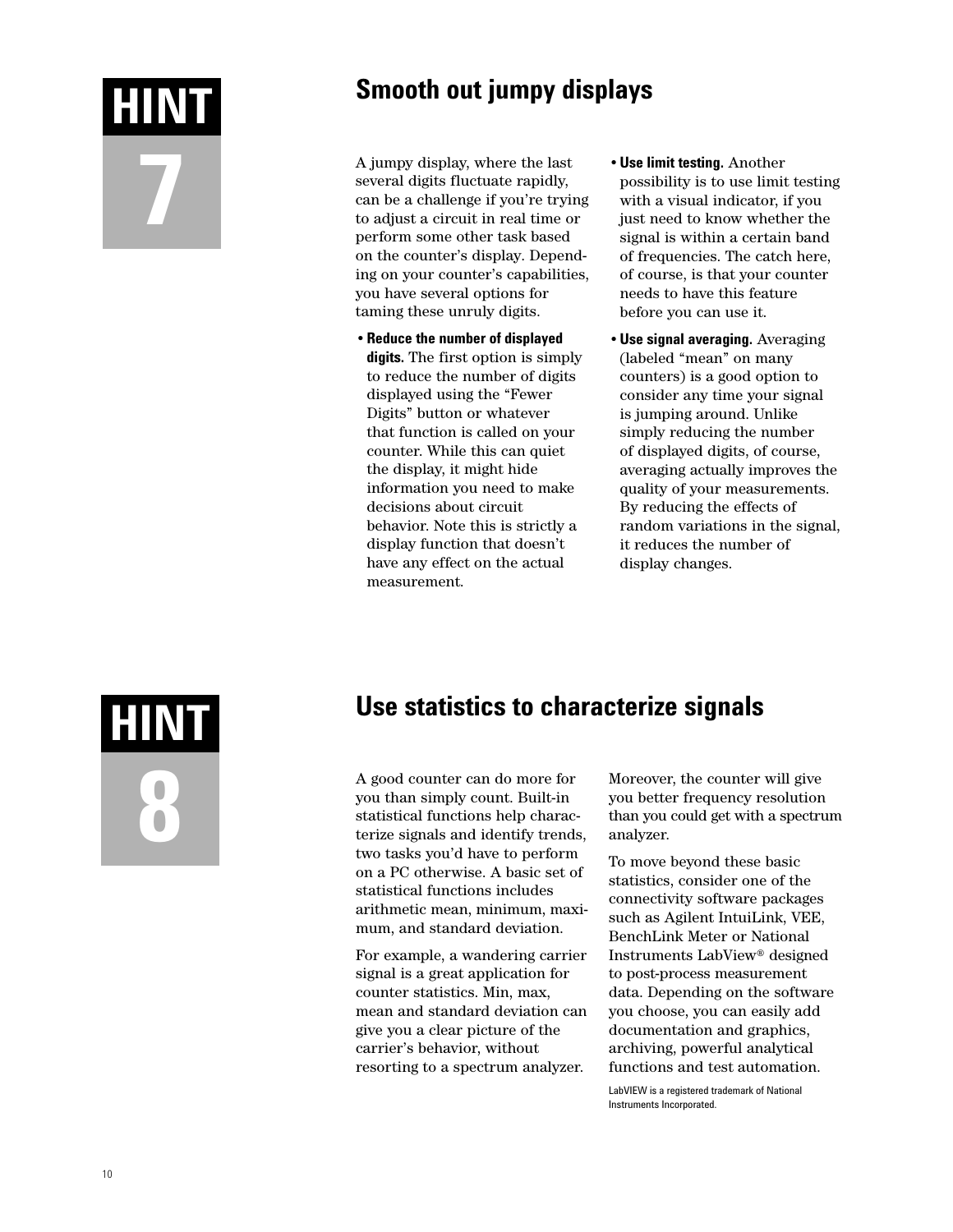# **Agilent 53181A RF Counter**



- •Resolution of 10 digits per second; frequency ranges up to 12.4 GHz
- •Built-in limit testing and statistics simplify your measurements
- •IntuiLink software transfers data and images into your standard PC applications with little or no programming
- •Choice of economical and highprecision timebases

The 53181A RF counter offers 10 digits/second resolution at up to 225 MHz on one channel, with an optional 1.5, 3, 5, or 12.4 GHz second channel.

The counter's reciprocal architecture delivers both high resolution regardless of input frequency and the flexibility to choose any gate time you want.



**Built-in limit testing with a unique in-limit indicator simplifies real-time circuit adjustments.**

Real-time digital signal processing boosts measurement throughput by analyzing data while simultaneously taking new readings. While other counters are stuck in processing "dead time," the 53181A has already moved on to the next measurement. With continuous GPIB data transfer rates of up to 200 measurements per second, and the standard IntuiLink connectivity software, you'll get the job done in a hurry.

Automated limit tests, instant recall of test setups and onebutton access to the features you need most simplify your work. Plus, you can simultaneously measure and track average, min/max and standard deviation.

Agilent offers a complete line of counters, including the 53131A and 53132A universal counters and a wide selection of microwave frequency counters, time interval analyzers and modulation domain analyzers. The engineers at Agilent or your local sales office can provide more information. Or visit our website at **www.agilent.com/find/gp**

| Agilent 53181A 225-MHz RF Counter                                          |                                                                                                                                               |
|----------------------------------------------------------------------------|-----------------------------------------------------------------------------------------------------------------------------------------------|
| Measurements                                                               | Frequency, frequency<br>ratio (with optional CH<br>2), period, peak voltage                                                                   |
| Analysis                                                                   | <b>Automatic limit</b><br>testing, math (scale<br>and offset), statistics<br>(min, max, mean,<br>standard deviation)                          |
| <b>Measurement characteristics</b>                                         |                                                                                                                                               |
| Frequency range (std.)<br>Frequency resolution<br><b>Measurement speed</b> | CH 1: dc -225 MHz<br>10 digits/s<br>Up to 200 meas/s                                                                                          |
| <b>Input conditioning</b>                                                  |                                                                                                                                               |
| Impedance, coupling<br>Low pass filter<br>Attenuation                      | 1 M $\Omega$ or 50 $\Omega$ , ac or dc<br>100 kHz, switchable<br>X1 or X10                                                                    |
| <b>External timebase reference input</b>                                   | 1, 5, 10 MHz                                                                                                                                  |
| Trigger                                                                    | Trigger on<br>rising/falling edge; set<br>level by percent of<br>signal level or absolute<br>voltage; set sensitivity<br>to LOW, MED, or HIGH |
| <b>Gating and arming</b>                                                   | Auto, manual (set gate<br>time or number of<br>digits of resolution);<br>external; delay                                                      |
| <b>Interfaces</b>                                                          | GPIB (IEEE 488.1 and<br>488.2) with SCPI; talk<br>only RS-232                                                                                 |
| Power                                                                      | 100 to 120 Vac ± 10%<br>50, 60 or 400 Hz ± 10%<br>220 to 240 Vac ± 10%<br>50 or 60 Hz ± 10%                                                   |
| Net weight                                                                 | 3 kg (6.5 lbs)                                                                                                                                |
| Size (H x W x D)                                                           | 103.6 x 254.4 x 374 mm<br>$(4.1 \times 10.0 \times 14.8 \text{ in})$                                                                          |
| Warranty                                                                   | $\overline{3}$ years                                                                                                                          |